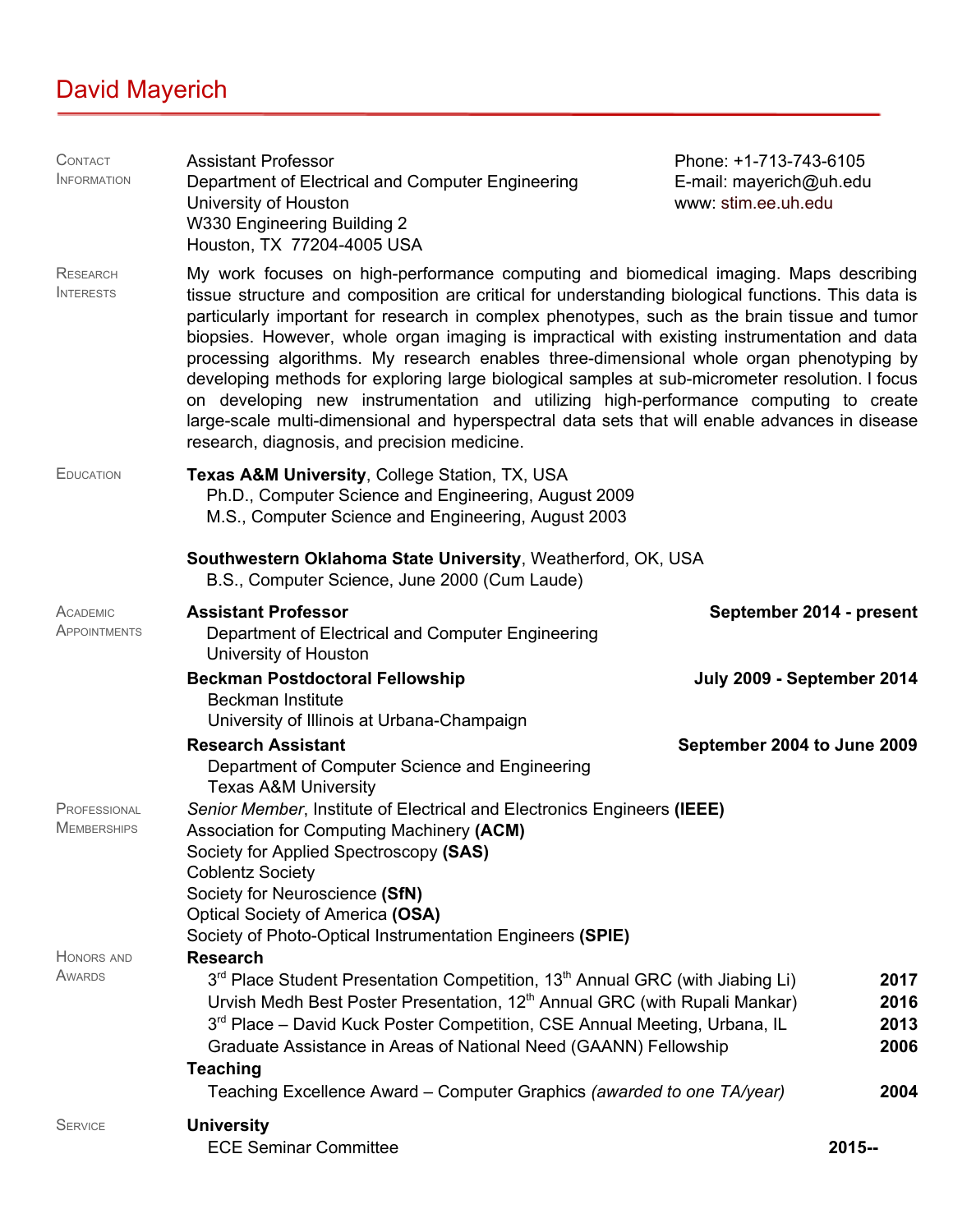|       | <b>ECE Admissions Committee</b>                                                                                                                                                                                                                                                                                                                                                                   | 2015--            |
|-------|---------------------------------------------------------------------------------------------------------------------------------------------------------------------------------------------------------------------------------------------------------------------------------------------------------------------------------------------------------------------------------------------------|-------------------|
|       | <b>ECE Faculty Search Committee</b>                                                                                                                                                                                                                                                                                                                                                               | 2015-2016         |
|       | Chinese Scholarship Council Graduate Student Recruitment Fair, Beijing<br>Summer Research Advising, Harmony Public Schools                                                                                                                                                                                                                                                                        | 2015<br>2015-2016 |
|       | <b>Professional</b>                                                                                                                                                                                                                                                                                                                                                                               |                   |
|       | Section Editor, Encyclopedia of Neuroscience, Elsevier                                                                                                                                                                                                                                                                                                                                            | 2018--            |
|       | Academic Editor, PLoS ONE                                                                                                                                                                                                                                                                                                                                                                         | 2018--            |
|       | Review Editor, Frontiers in Physics and Optics                                                                                                                                                                                                                                                                                                                                                    | 2014 --           |
|       | Organizer, ECE Distinguished Lecture Series                                                                                                                                                                                                                                                                                                                                                       | 2016-2017         |
|       | Symposium Organizer, Microscopy and Microanalysis                                                                                                                                                                                                                                                                                                                                                 | 2015-2016         |
|       | Organizer, Beckman Graduate Seminar                                                                                                                                                                                                                                                                                                                                                               | 2011-2012         |
|       | Scientific Reviewer, Wellcome Trust                                                                                                                                                                                                                                                                                                                                                               | 2011              |
|       | Review Panelist, NIH/National Library of Medicine ITK A2-D2                                                                                                                                                                                                                                                                                                                                       | 2010              |
|       | Co-Organizer, Computer Game Design Competition, Texas A&M University                                                                                                                                                                                                                                                                                                                              | 2007              |
|       | Co-Organizer, Seminar Series on Molecular and Biological Networks                                                                                                                                                                                                                                                                                                                                 | 2005              |
|       | <b>Postdoctoral Advising</b>                                                                                                                                                                                                                                                                                                                                                                      |                   |
|       | Camille Artur (Raman Spectroscopy, Expansion Microscopy)                                                                                                                                                                                                                                                                                                                                          |                   |
|       | Sebastian Berisha (Hyperspectral Analysis, Convolutional Neural Networks)                                                                                                                                                                                                                                                                                                                         |                   |
|       | Ph.D. Committee Chair (2 graduated)                                                                                                                                                                                                                                                                                                                                                               |                   |
|       | Rupali Mankar (2019), Leila Saadatifard (2019), Pavel Govyadinov (2019)                                                                                                                                                                                                                                                                                                                           |                   |
|       | M.S. Committee Chair (2 graduated)                                                                                                                                                                                                                                                                                                                                                                |                   |
|       | Daver Daeinejad (2017), Srijaani Mukherjee (2017)                                                                                                                                                                                                                                                                                                                                                 |                   |
| $[2]$ | Ziburkus, David Mayerich, "Three-Dimensional GPU-Accelerated Active Contours for<br>Automated Localization of Cells in Large Images," PLoS ONE, (in press)<br>Mahsa Lotfollahi, Sebastian Berisha, Davar Daeinejad, David Mayerich, "Digital<br>Staining of High-Definition FTIR Images Using Deep Learning," Applied Spectroscopy, (in<br>press)                                                 |                   |
| $[3]$ | Pavel Govyadinov, Tasha Womack, Jason Eriksen, Guoning Chen, David Mayerich,<br>"Robust Tracing and Visualization of Heterogeneous Microvascular Networks," IEEE                                                                                                                                                                                                                                  |                   |
|       | Transactions on Visualization and Computer Graphics, 25(4):1760-1773 (April 2019)<br>Sebastian Berisha, Mahsa Lotfollahi, Jahandar Jahanipour, Ilker Gurcan, Michael<br>Walsh, Rohit Bhargava, Hien Van Nguyen, and David Mayerich, "Deep learning for FTIR<br>histology: leveraging spatial and spectral features with convolutional neural networks,"<br>Analyst, 144:1642-1653 (February 2019) |                   |
| [5]   | Jiaming Guo, Keely A. Keller, Pavel Govyadinov, Paul Ruchhoeft, John. H. Slater, and                                                                                                                                                                                                                                                                                                              |                   |
|       | David Mayerich, "Accurate flow in augmented networks (AFAN): An approach to                                                                                                                                                                                                                                                                                                                       |                   |
|       | generating three-dimensional biomimetic microfluidic networks with controlled flow,"                                                                                                                                                                                                                                                                                                              |                   |
|       | Analytical Methods, 11:8-16 (2019)                                                                                                                                                                                                                                                                                                                                                                |                   |
| [6]   | Hengyang Lu, Jiabing Li, Melisa Martinez Paniagua, Irfan Bandey, Amit Amritkar, Harjeet                                                                                                                                                                                                                                                                                                           |                   |
|       | Singh, David Mayerich, Navin Varadarajan, Badrinath Roysam, "TIMING 2.0:                                                                                                                                                                                                                                                                                                                          |                   |
|       | High-throughput single-cell profiling of dynamic cell-cell interactions by time-lapse imaging<br>microscopy in nanowell gids," Bioinformatics, 35(4):706-708 (February 2019)                                                                                                                                                                                                                      |                   |
| $[7]$ | Feng Lin, Guang Yang, Chao Niu, Yanan Wang, Zhuan Zhu, Haokun Luo, Chong Dai,                                                                                                                                                                                                                                                                                                                     |                   |
|       | Yandi Hu, Xufeng Zhou, Zhaoping Liu, Jonathan Hu, Zhiming Wang, David Mayerich,                                                                                                                                                                                                                                                                                                                   |                   |
|       | Jiming Bao, "Planar Alignment of Graphene Sheets by a Rotating Magnetic Field for Full                                                                                                                                                                                                                                                                                                            |                   |
|       | Exploitation of Graphene as a 2D Material," Advanced Functional Materials, 28(46)                                                                                                                                                                                                                                                                                                                 |                   |
|       | (November 2018)                                                                                                                                                                                                                                                                                                                                                                                   |                   |
| [8]   | Susanne Pahlow, Karina Weber, Jurgen Popp, Bayden R. Wood, Kamila Kochan, Anja                                                                                                                                                                                                                                                                                                                    |                   |
|       | Ruther, David Perez-Guaita, Philip Heraud, Nick Stone, Alex Dudgeon, Ben Gardner,<br>Rohigh Reddy, David Mayerich, and Rohit Bhargava, "Application of Vibrational                                                                                                                                                                                                                                |                   |

PEER-REVIEWED JOURNAL **PUBLICATIONS**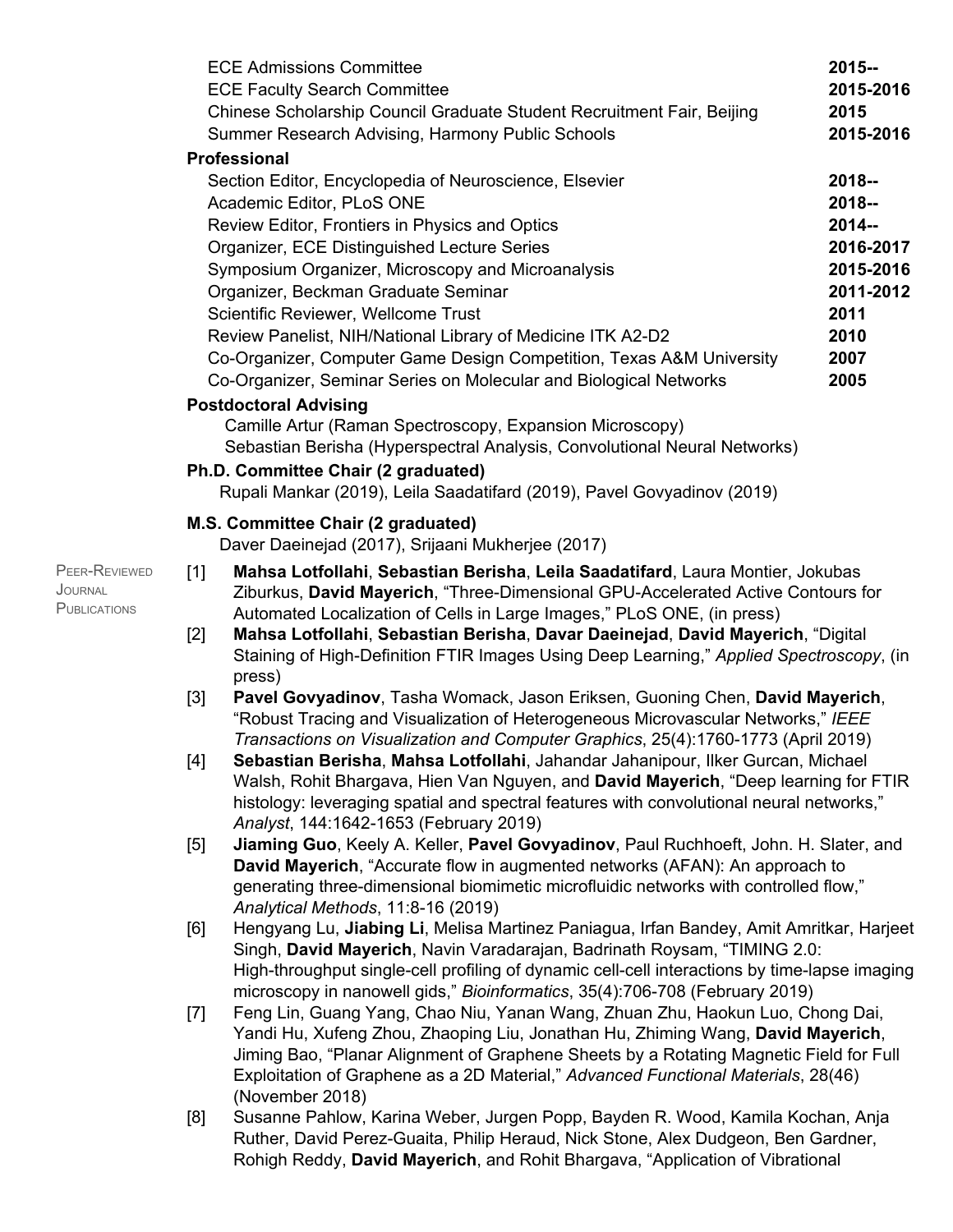Spectroscopy and Imaging to Point-of-Care Medicine: A Review," *Applied Spectroscopy*, 72(1\_suppl):52-84 (September 2018)

- [9] **Leila Saadatifard**, Louise C. Abbott, Laura Montier, Jokubas Ziburkus, **David Mayerich**, "Robust Cell Detection for Large-Scale 3D Microscopy Using GPU-Accelerated Iterative Voting," *Frontiers in Neuroanatomy*, 12:28 (2018)
- [10] **Shihao Ran**, **Sebastian Berisha**, **Rupali Mankar**, Wei-Chuan Shih, **David Mayerich**, "Mitigating Fringing in Discrete Frequency Infrared Imaging Using Time-Delayed Integration," *Biomedical Optics Express*, 9(2): 832-843 (February 2018)
- [11] **Rupali Mankar**, Michael Walsh, Rohit Bhargava, Saurabh Prasad, and **David Mayerich**, "Selecting optimal features from Fourier transform infrared spectroscopy for discrete-frequency imaging," *Analyst*, 143:1147-1156 (2018)
- [12] **Camille Artur**, Tasha Womack, Fusheng Zhao, Jason Eriksen, **David Mayerich**, and Wei-Chuan Shih, "Plasmonic nanoparticle-based expansion microscopy with surface-enhanced Raman and dark-field spectroscopic imaging," *Biomedical Optics Express*, 9(2): 603-615 (2018)
- [13] Chen Wu, Henry Le, **Shihao Ran**, Manmohan Singh, Irina V. Larina, **David Mayerich**, Mary E. Dickinson, Kirill V. Larin, "Comparison and combination of rotational imaging optical coherence tomography and selective plane illumination microscopy for embryonic study," *Biomedical Optics Express*, 8(10): 4629-4639 (2017)
- [14] **Sebastian Berisha**, Thomas van Dijk, Rohit Bhargava, P. Scott Carney, **David Mayerich** "BIM-Sim: Interactive Simulation of Broadband Imaging Using Mie Theory," *Frontiers in Physics: Optics and Biophotonics*, 5 (January 2017)
- [15] **Sebastian Berisha, Shengyuan C., Sam Saki, Davar Daeinejad, Ziqi He, Rupali Mankar, David Mayerich** "SIproc: an open-source biomedical data processing platform for large hyperspectral images," *Analyst*, 142(8):1350-1357 (April 2017)
- [16] Keely Heintz, **David Mayerich**, John Slater, "Image-Guided, Laser-Based Fabrication of Vascular-Derived Microfluidic Networks," *Journal of Visualized Experiments* (119), e55101 (January 2017)
- [17] Bradley Deutsch, Rohith Reddy, **David Mayerich**, R. Bhargava, Carney, P.S., "Compositional prior information in computed infrared spectroscopic imaging," *Journal of the Optical Society of America A*, 32(6): 1126-1131 (June 2015)
- [18] L. Suzanne Leslie, Tomas Wrobel, **David Mayerich**, Bindra, S., Emmadi, R., Rohit Bhargava, "High Definition Infrared Spectroscopic Imaging for Lymph Node Histopathology," *PloS ONE* (June 2015)
- [19] **David Mayerich,** Michael Walsh, Andre Kadjacsy-Balla, Partha Ray, Stephen Hewitt, Rohit Bhargava, "Stain-less Staining for Computed Histopathology," *Technology*, 3(1): 27-31 (March 2015)
- [20] **David Mayerich**, Thomas van Dijk, Michael Walsh, Matthew Schulmerich, P. Scott Carney, Rohit Bhargava, "On the importance of image formation optics in the design of infrared spectroscopic imaging systems," *The Analyst*, 139, 16, 4031–4036 (Aug. 2014)
- [21] Thomas van Dijk, **David Mayerich**, Rohit Bhargava, and P. Scott Carney, "Rapid spectral-domain localization," *Optics Express*, 21, 10, 12822–12830 (May 2013)
- [22] Thomas van Dijk, **David Mayerich**, P. Scott Carney, Rohit Bhargava, "Recovery of absorption spectra from Fourier transform infrared (FT-IR) microspectroscopic measurements of intact spheres," *Applied Spectroscopy*, 67, 5, 546–552 (May 2013)
- [23] **David Mayerich**, Michael Walsh, Matthew Schulmerich, Rohit Bhargava, "Real-time interactive data mining for chemical imaging information: application to automated histopathology," *BMC bioinformatics*, 14, 156 (2013)
- [24] **David Mayerich**, Christopher Bjornsson, Jonathan Taylor, and Badrinath Roysam, "NetMets: software for quantifying and visualizing errors in biological network segmentation," *BMC bioinformatics*, 13 Suppl 8, S7 (2012)
	- Appeared in IEEE Symposium on Biomedical Data Visualization (BioVis 2012)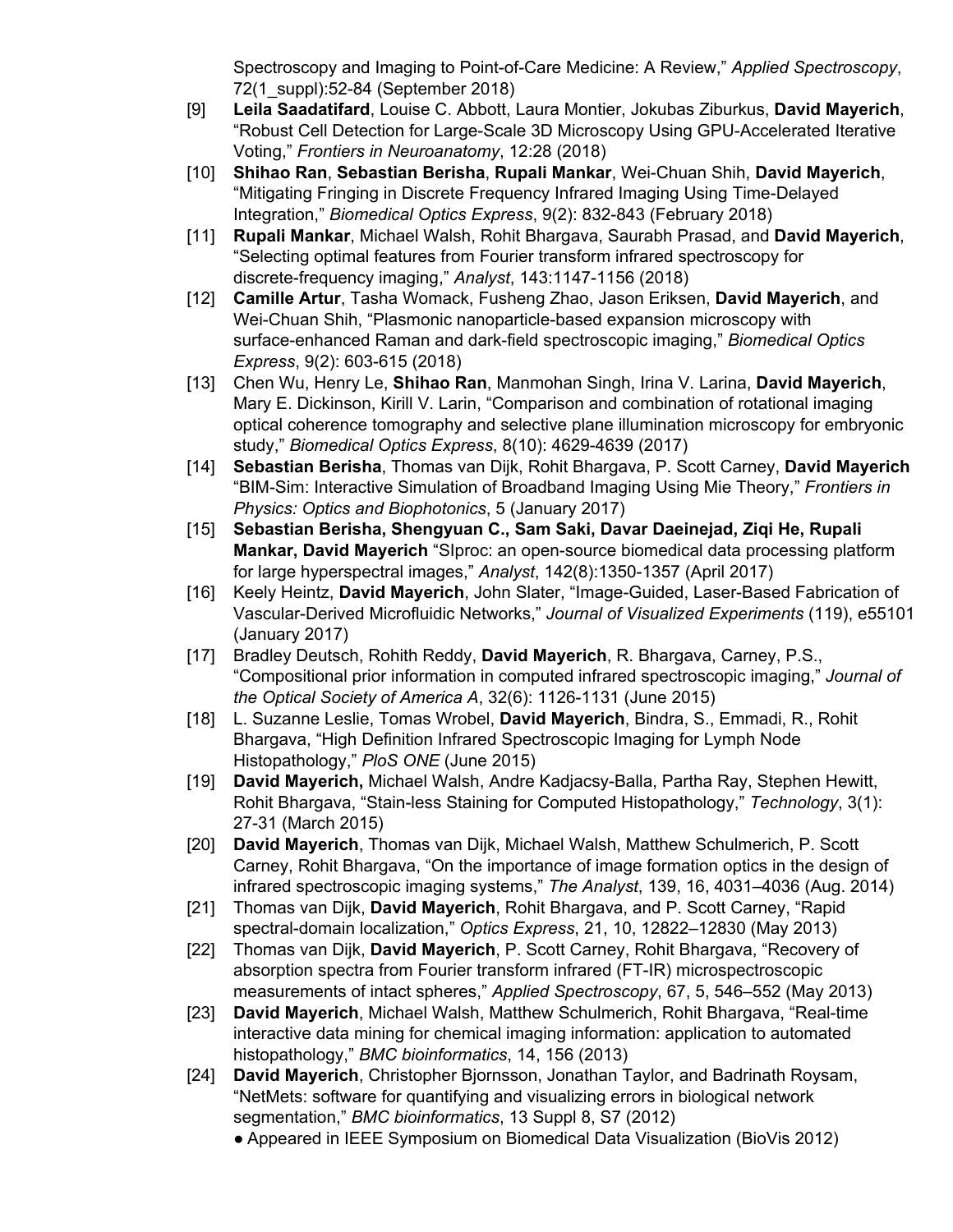- [25] Ji Ryang Chung, Chul Sung, **David Mayerich**, Jaerock Kwon, Daniel E. Miller, Todd Huffman, John Keyser, Louise C. Abbott, Yoonsuck Choe, "Multiscale Exploration of Mouse Brain Microstructures Using the Knife-Edge Scanning Microscope Brain Atlas," *Frontiers in Neuroinformatics*, 5 (Nov. 2011)
- [26] **David Mayerich**, Jaerock Kwon, Chul Sung, Louise C. Abbott, John Keyser, Yoonsuck Choe, "Fast macro-scale transmission imaging of microvascular networks using KESM," *Biomedical Optics Express*, 2, 1, 2888–2896 (Oct. 2011)
- [27] Ji Ryang Chung, Chul Sung, **David Mayerich**, Jaerock Kwon, Daniel Miller, Todd Huffman, John Keyser, Louise C. Abbott, Yoonsuck Choe, "Multiscale exploration of mouse brain microstructures using the knife-edge scanning microscope brain atlas," *Frontiers in Neuroinformatics*, 5, 29 (2011)
- [28] Yoonsuck Choe, **David Mayerich**, Jaerock Kwon, D.E. Miller, Chul Sung, Ji Ryang Chung, T. Huffman, John Keyser, and Louise C. Abbott, "Specimen preparation, imaging, and analysis protocols for knife-edge scanning microscopy," *Journal of Visualized Experiments: JoVE*. 58 (2011)
- [29] **David Mayerich**, and John Keyser, "Hardware Accelerated Segmentation of Complex Volumetric Filament Networks," IEEE Transactions on Visualization and Computer Graphics, 15(4):670–681 (July 2009)
- [30] **David Mayerich**, Louise C. Abbott, Bruce H. McCormick, "Knife-Edge Scanning Microscopy for Imaging and Reconstruction of Three-Dimensional Anatomical Structures of the Mouse Brain," *Journal of Microscopy*, 231(1): 134-143 (July 2008) (cover image)
- [31] **David Mayerich**, Louise C. Abbott, John Keyser, "Visualization of Cellular and Microvascular Relationships," *IEEE Transactions on Visualization and Computer Graphics*, 14(6): 1611-1618, (Dec. 2008) ● Appeared in Proceedings of IEEE Visualization
- [32] Zeki Melek, **David Mayerich**, Cem Yuksel, John Keyser, "Visualization of Fibrous and Thread-Like Data," *IEEE Transactions on Visualization and Computer Graphics*, 12(5): 1165-1172 (Oct. 2006)
	- Appeared in Proceedings of IEEE Visualization
- [33] Bruce H. McCormick, W. Koh, Yoonsuck Choe, Louise C. Abbott, **David Mayerich**, Zeki Melek, P. Doddapaneni, "Construction of Anatomically Correct Models of Mouse Brain Networks," *Neurocomputing*, 58-60: 670-681 (June 2004)
- [1] **Pavel Govyadinov**, Tasha Womack, Jason Eriksen, **David Mayerich**, Guoning Chen, "Graph-assisted Visualization of Microvascular Networks," *IEEE Conference on Visualization*, Short Paper (Oct. 2019)
- [2] **Mahsa Lotfollahi**, **Davar Daeinejad**, **Sebastian Berisha**, **David Mayerich**, "Digital Staining of High-Resolution FTIR Spectroscopic Images," *6th IEEE Global Conference on Signal and Information Processing (GlobalSIP)*, Anaheim, California (November 2018)
- [3] **David Mayerich,** John C. Hart, "Volume Visualization of Serial Electron Microscopy Images Using Local Variance," *IEEE Symposium on Biological Data Visualization (BioVis 2013)*, pp. 9-16 (Oct. 2012)
- [4] Rohith Reddy, **David Mayerich,** Michael Walsh, M. Schulmerich, P. Scott Carney, R. Bhargava, "Optimizing the Design of FT-IR Spectroscopic Imaging Instruments to Obtain Increased Spatial Resolution of Chemical Species," *IEEE International Symposium on Biomedical Imaging (ISBI 2012)* (May 2012)
- [5] Rohith Reddy, **David Mayerich,** Michael Walsh, P. Scott Carney, R. Bhargava, "Rigorous Electromagnetic Model of FT-IR Spectroscopic Imaging Applied to Automated Histology of Prostate Tissue Specimens," *International Conference on Optics, Lasers and Spectroscopy (ICOLS 2012)* (March 2012)
- [6] **David Mayerich,** Christopher Bjornsson, J. Taylor, Badrinath Roysam "Metrics for Comparing Explicit Representations of Interconnected Biological Networks," *IEEE Symposium on Biological Data Visualization (BioVis)*, pp. 79-86 (Oct. 2011)

PEER-REVIEWED **CONFERENCE PUBLICATIONS**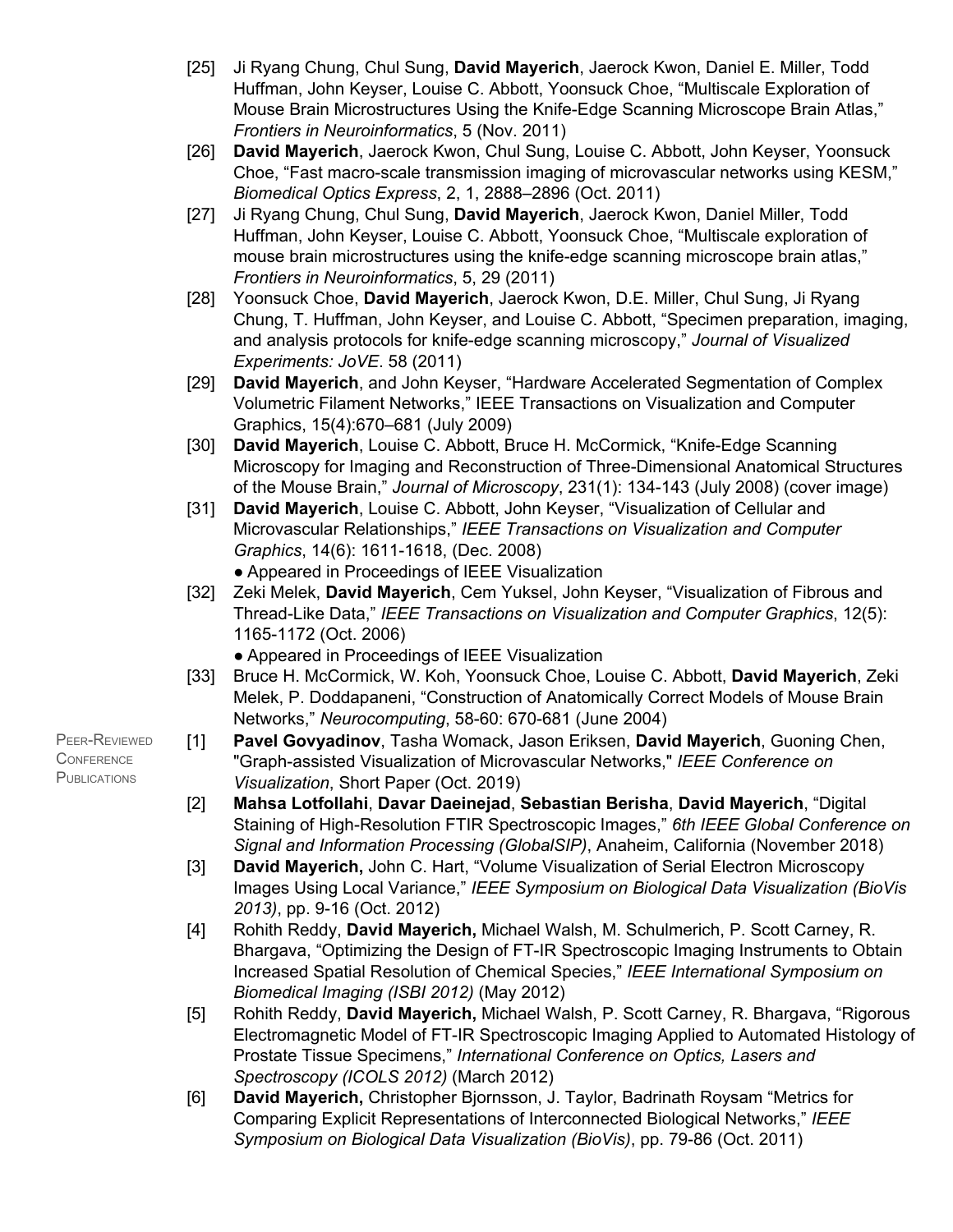- [7] Yoonsuck Choe, **David Mayerich,** Jaerock Kwon, Daniel Miller, Ji Ryang Chung, Chul Sung, John Keyser, Louise C. Abbott "Knife-Edge Scanning Microscopy for Connectomics Research," *IEEE World Congress on Computational Intelligence: International Joint Conference on Neural Networks (IJCNN 2011)* (July 2012)
- [8] **David Mayerich,** Jaerock Kwon, A. Panchal, John Keyser, Yoonsuck Choe, "Fast Cell Detection in High-Throughput Imagery Using GPU-Accelerated Machine Learning," *IEEE International Symposium on Biomedical Imaging (ISBI 2011)*, pp. 719-723 (March 2011)
- [9] Jaerock Kwon, **David Mayerich,** Choe, Y, "Automated Cropping and Artifact Removal for Knife-Edge Scanning Microscopy," *IEEE International Symposium on Biomedical Imaging (ISBI 2011)*, pp. 1366-1369 (March 2011)
- [10] **David Mayerich**, Michael Walsh, R. Bhargava, "Designing Transfer Functions for Exploring Hyperspectral Images," Proceedings of IEEE Visualization (IEEE Vis) (2011)
- [11] **David Mayerich**, John Keyser, "GPU-based Dynamic Tubular Grids for Sparse Volume Rendering," Proceedings of IEEE Visualization (Vis 2010) (2010)
- [12] Yoonsuck Choe, Louise C. Abbott, G. Ponte, John Keyser, Jaerock Kwon, **David Mayerich**, Daniel Miller, D. Han, A. Grimaldi, G. Fiorito, D. Edelman, J. McKinstry, "Charting Out the Octopus Connectome at Submicron Resolution Using the Knife-Edge Scanning Microscope," BMC Neuroscience, 11(Suppl 1):P136 (2010)
- [13] **David Mayerich,** Jaerock Kwon, Yoonsuck Choe, Louise C. Abbott, John Keyser, "Constructing High-Resolution Microvascular Models," *Microscopic Image Analysis with Applications in Biology (MIAAB 2008)* (Sep. 2008)
	- Images appeared in "Portraits of the Mind: Visualizing the Brain from Antiquity to the 21<sup>st</sup> Century," C. Schoonover (ed.), 2010
- [14] Jaerock Kwon, **David Mayerich,** Yoonsuck Choe, Bruce H. McCormick "Automated Lateral Sectioning for Knife-Edge Scanning Microscopy," *IEEE International Symposium on Biomedical Imaging (ISBI 2008)*, pp. 1371-1374 (May 2008)
- [15] **David Mayerich**, John Keyser, "Filament Tracking and Encoding for Complex Biological Networks," Proceedings of the ACM Symposium on Solid and Physical Modeling (2008)
- [16] **David Mayerich,** Bruce H. McCormick, John Keyser, "Noise and Artifact Removal in Knife-Edge Scanning Microscopy," *IEEE International Symposium on Biomedical Imaging (ISBI 2007)*, pp. 556-559 (April 2007)
- [17] Bruce H. McCormick, P. Doddapaneni, **David Mayerich**, Zeki Melek, John Keyser, "Compression, Segmentation, and Modeling of Large-Scale Filamentary Volumetric Data," Proceedings of IEEE Visualization (2004)
- [1] **David Mayerich,** Yoonsuck Choe, John Keyser, Jaerock Kwon, Louise C. Abbott "Comparing the MOST Technique to KESM," *Science E-Letters* (2011)

**REFEREED LETTERS** 

- BOOK CHAPTERS [1] **Sebastian Berisha**, **Farideh Foroozandeh**, **David Mayerich**, Saurabh Prasad, "Deep Learning for Hyperspectral Imaging, Part I: Theory and Algorithms," *Hyperspectral Image Analysis – Advances in Machine Learning and Signal Processing*, Springer, Editors: Saurabh Prasad and Jocelyn Chanussot (in press)
	- [2] **Farideh Foroozandeh**, **Sebastian Berisha**, **Mahsa Lotfollahi**, **David Mayerich**, Saurabh Prasad, "Deep Learning for Hyperspectral Imaging Part II: Applications for Remote Sensing and Biomedicine," *Hyperspectral Image Analysis – Advances in Machine Learning and Signal Processing*, Springer, Editors: Saurabh Prasad and Jocelyn Chanussot (in press)
	- [3] **David Mayerich**, "Numerical Methods in Practice: An Engineer's Guide to Numerical Computing Using C/C++ and Python," University of Houston, Alternative Textbook Incentive Program (2019)
	- [4] **David Mayerich**, Yoonsuck Choe, John Keyser, "Reconstruction, Techniques, and Validation," *Encyclopedia of Computational Neuroscience*, Springer, Editors: J. Dieter and J. Ranu (2014)